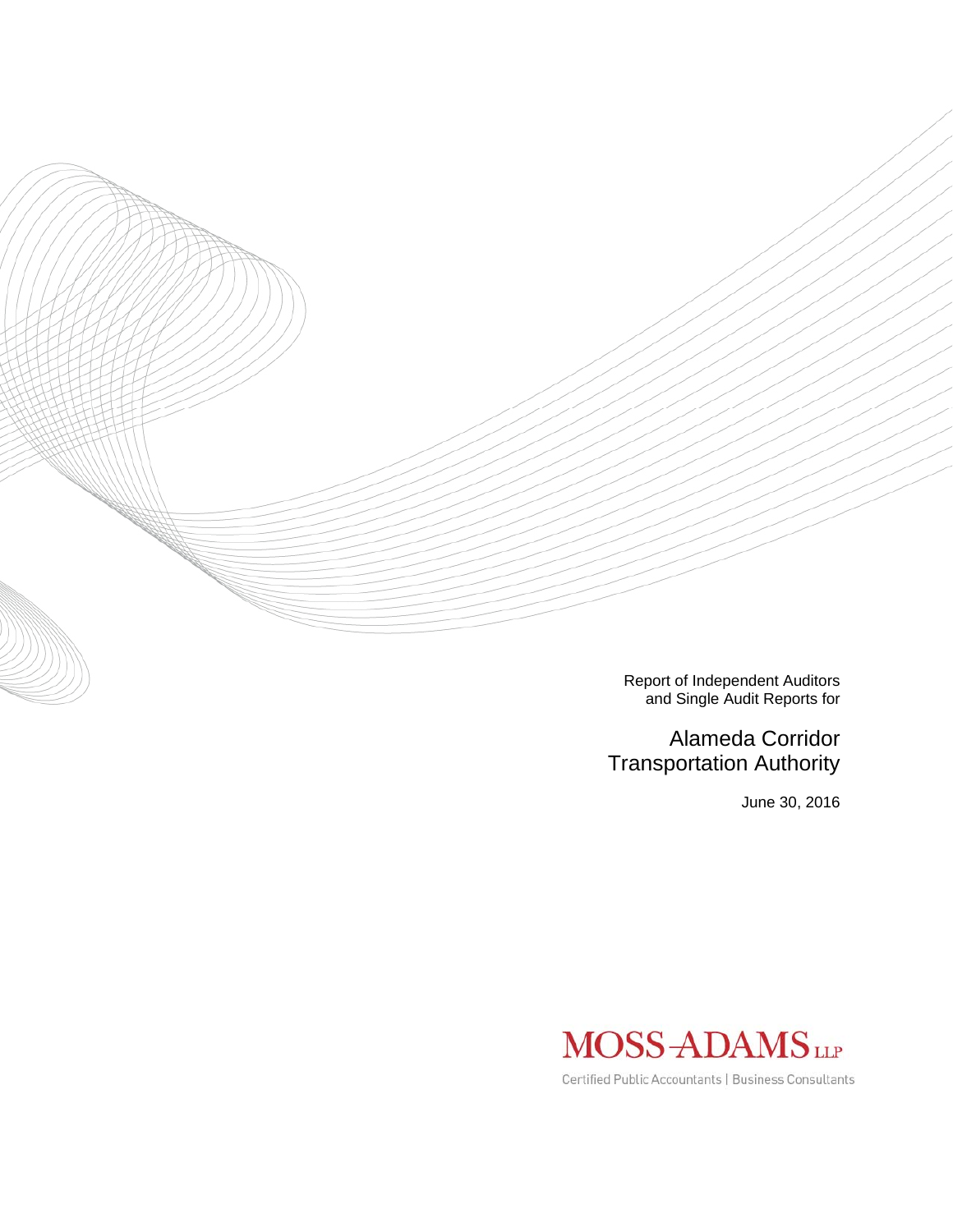## **CONTENTS**

|                                                                                                                                                                                                                                | <b>PAGE</b> |
|--------------------------------------------------------------------------------------------------------------------------------------------------------------------------------------------------------------------------------|-------------|
| REPORT OF INDEPENDENT AUDITORS ON THE FINANCIAL STATEMENTS<br>FOR THE YEAR ENDED JUNE 30, 2016                                                                                                                                 | $\ast$      |
| REPORT OF INDEPENDENT AUDITORS ON INTERNAL CONTROL OVER FINANCIAL<br>REPORTING AND ON COMPLIANCE AND OTHER MATTERS BASED ON AN AUDIT OF<br>FINANCIAL STATEMENTS PERFORMED IN ACCORDANCE WITH GOVERNMENT<br>AUDITING STANDARDS  | $1 - 2$     |
| REPORT OF INDEPENDENT AUDITORS ON COMPLIANCE FOR THE MAJOR FEDERAL<br>PROGRAM; REPORT ON INTERNAL CONTROL OVER COMPLIANCE; AND REPORT ON<br>THE SCHEDULE OF EXPENDITURES OF FEDERAL AWARDS REQUIRED BY THE<br>UNIFORM GUIDANCE | $3 - 5$     |
| SCHEDULE OF EXPENDITURES OF FEDERAL AWARDS                                                                                                                                                                                     | 6           |
| NOTES TO SCHEDULE OF EXPENDITURES OF FEDERAL AWARDS                                                                                                                                                                            | 7           |
| SCHEDULE OF FINDINGS AND QUESTIONED COSTS                                                                                                                                                                                      | 8           |
| SUMMARY SCHEDULE OF PRIOR AUDIT FINDINGS                                                                                                                                                                                       | 9           |

\* Incorporated by reference only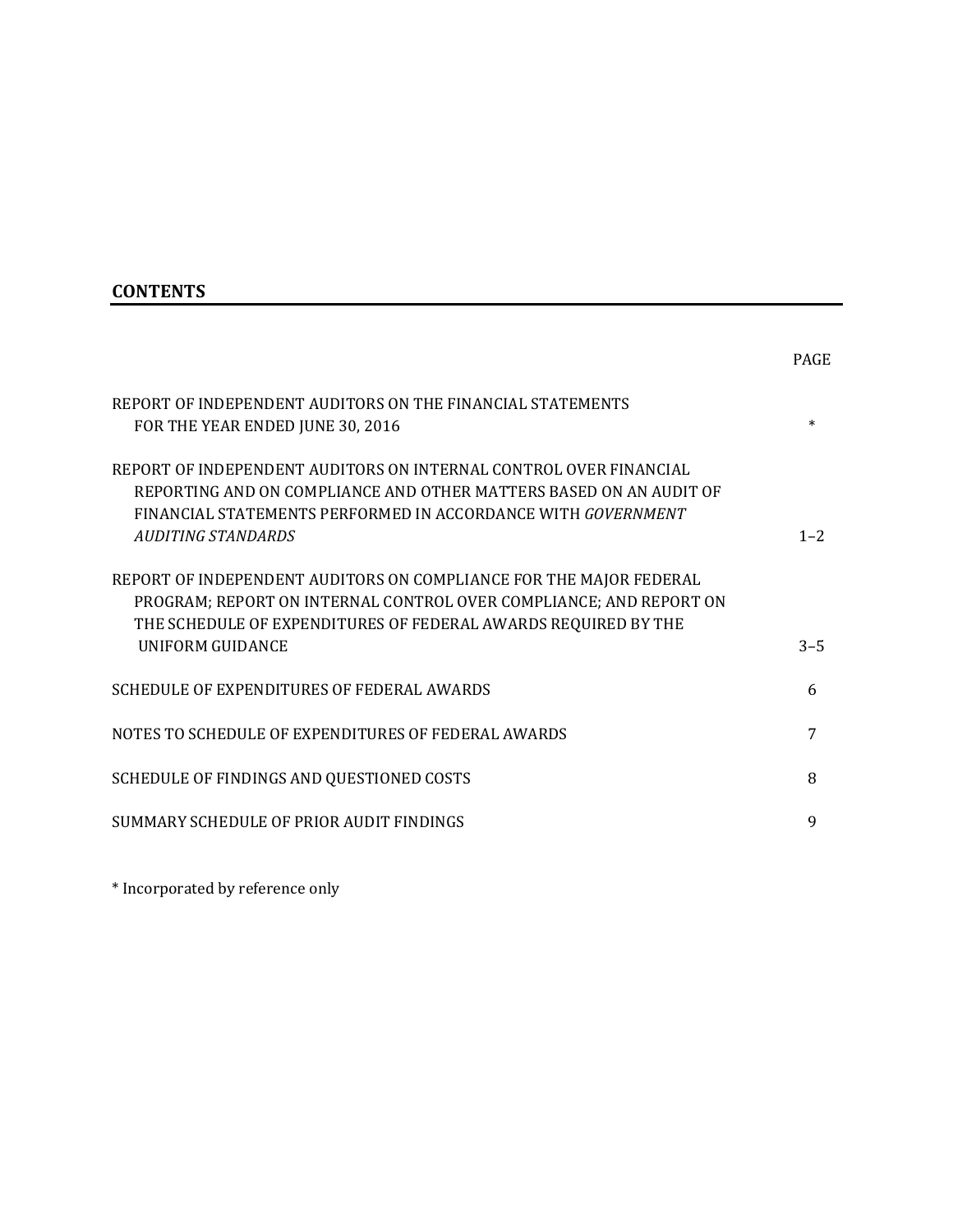### **REPORT OF INDEPENDENT AUDITORS ON INTERNAL CONTROL OVER FINANCIAL REPORTING AND ON COMPLIANCE AND OTHER MATTERS BASED ON AN AUDIT OF FINANCIAL STATEMENTS PERFORMED IN ACCORDANCE WITH** *GOVERNMENT AUDITING STANDARDS*

The Governing Board Alameda Corridor Transportation Authority Long Beach, California

MOSS-ADAMS<sub>UP</sub>

We have audited, in accordance with the auditing standards generally accepted in the United States of America and the standards applicable to financial audits contained in *Government Auditing Standards* issued by the Comptroller General of the United States, the basic financial statements of Alameda Corridor Transportation Authority (ACTA or the Authority), which comprise the statement of net position as of June 30, 2016, and the related statements of revenues, expenses, and changes in net position and cash flows for the year then ended, and the related notes to the financial statements, and have issued our report thereon dated November 2, 2016.

#### **Internal Control Over Financial Reporting**

In planning and performing our audit of the financial statements, we considered ACTA's internal control over financial reporting (internal control) to determine the audit procedures that are appropriate in the circumstances for the purpose of expressing our opinions on the financial statements, but not for the purpose of expressing an opinion on the effectiveness of ACTA's internal control. Accordingly, we do not express an opinion on the effectiveness of ACTA's internal control.

A *deficiency in internal control* exists when the design or operation of a control does not allow management or employees, in the normal course of performing their assigned functions, to prevent, or detect and correct, misstatements on a timely basis. A *material weakness* is a deficiency, or a combination of deficiencies, in internal control such that there is a reasonable possibility that a material misstatement of the entity's financial statements will not be prevented, or detected and corrected, on a timely basis. A *significant deficiency* is a deficiency, or a combination of deficiencies, in internal control that is less severe than a material weakness, yet important enough to merit attention by those charged with governance.

Our consideration of internal control was for the limited purpose described in the first paragraph of this section and was not designed to identify all deficiencies in internal control that might be material weaknesses or significant deficiencies. Given these limitations, during our audit we did not identify any deficiencies in internal control that we consider to be material weaknesses. However, material weaknesses may exist that have not been identified.

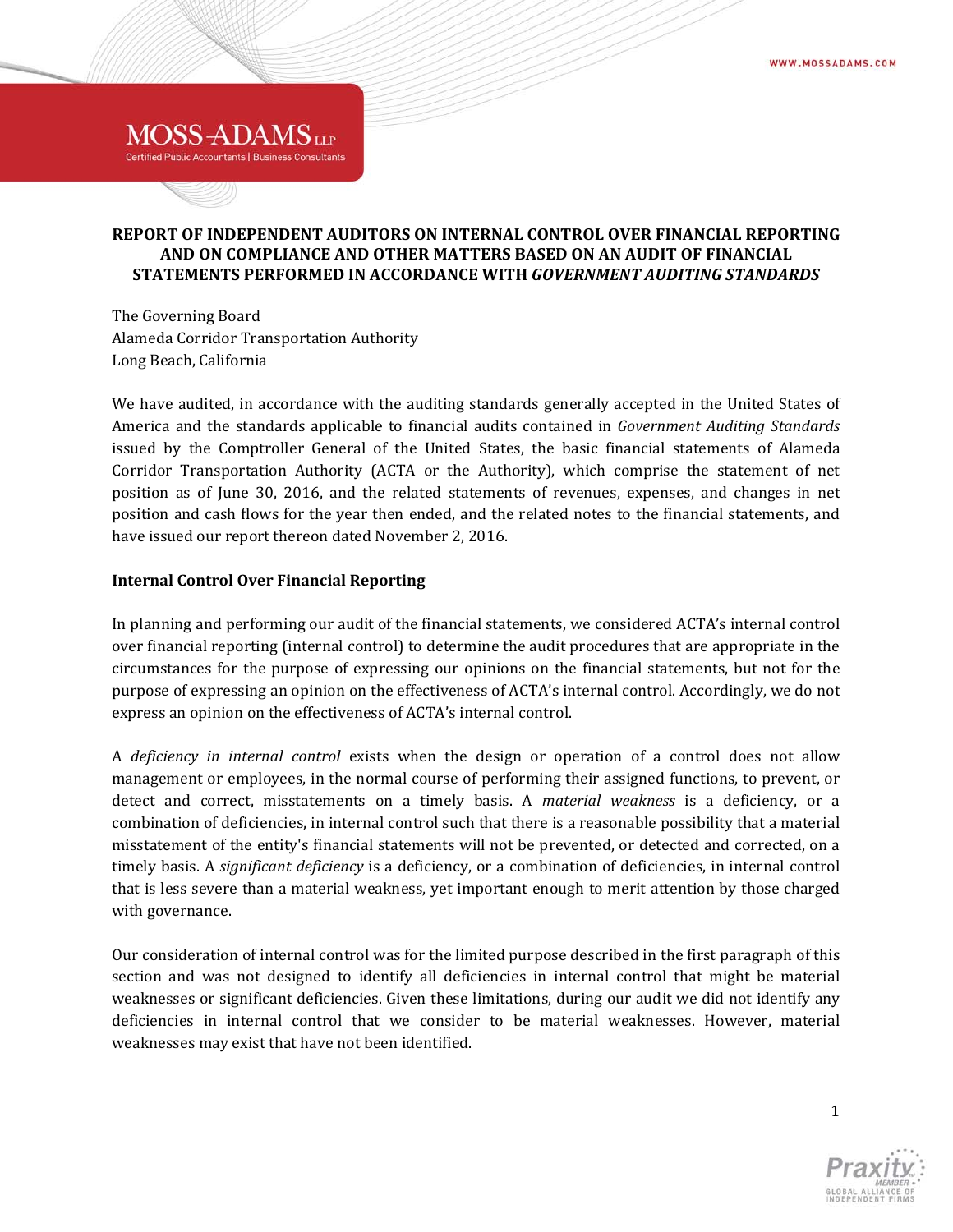#### **Compliance and Other Matters**

As part of obtaining reasonable assurance about whether ACTA's financial statements are free from material misstatement, we performed tests of its compliance with certain provisions of laws, regulations, contracts, and grant agreements, noncompliance with which could have a direct and material effect on the determination of financial statement amounts. However, providing an opinion on compliance with those provisions was not an objective of our audit, and accordingly, we do not express such an opinion. The results of our tests disclosed no instances of noncompliance or other matters that are required to be reported under *Government Auditing Standards*.

#### **Purpose of this Report**

The purpose of this report is solely to describe the scope of our testing of internal control and compliance and the results of that testing, and not to provide an opinion on the effectiveness of the entity's internal control or on compliance. This report is an integral part of an audit performed in accordance with Government Auditing Standards in considering the entity's internal control and compliance. Accordingly, this communication is not suitable for any other purpose.

Moss Adams LLP

Irvine, California November 2, 2016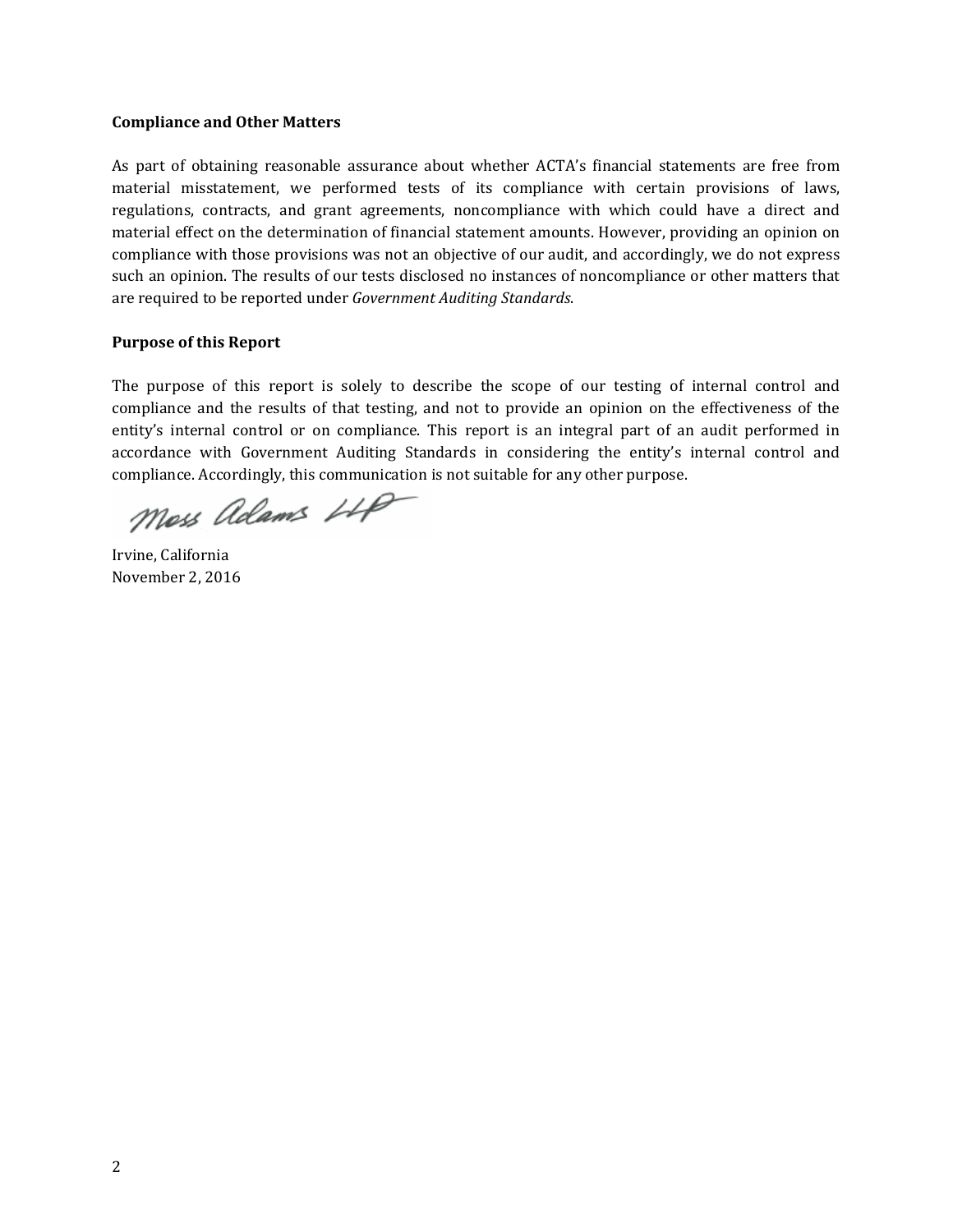## **REPORT OF INDEPENDENT AUDITORS ON COMPLIANCE FOR THE MAJOR FEDERAL PROGRAM; REPORT ON INTERNAL CONTROL OVER COMPLIANCE; AND REPORT ON THE SCHEDULE OF EXPENDITURES OF FEDERAL AWARDS REQUIRED BY THE UNIFORM GUIDANCE**

The Governing Board Alameda Corridor Transportation Authority Long Beach, California

 $\mathrm{MOSS}\rm{ADAMS}_{\rm{HP}}$ **Certified Public Accountants | Business Consultants** 

#### **Report on Compliance for the Major Federal Program**

We have audited Alameda Corridor Transportation Authority's (ACTA or the Authority) compliance with the types of compliance requirements described in the *OMB Compliance Supplement* that could have a direct and material effect on ACTA's major federal program for the year ended June 30, 2016. ACTA's major federal program is identified in the summary of auditor's results section of the accompanying schedule of findings and questioned costs.

#### *Management's Responsibility*

Management is responsible for compliance with federal statutes, regulations, and the terms and conditions of its federal awards applicable to its federal programs.

#### *Auditor's Responsibility*

Our responsibility is to express an opinion on compliance for ACTA's major federal program based on our audit of the types of compliance requirements referred to above. We conducted our audit of compliance in accordance with auditing standards generally accepted in the United States of America; the standards applicable to financial audits contained in *Government Auditing Standards*, issued by the Comptroller General of the United States; and the audit requirements of Title 2 U.S. Code of Federal Regulations (CFR) Part 200, *Uniform Administrative Requirements, Cost Principles, and Audit Requirements for Federal Awards* (Uniform Guidance). Those standards and the Uniform Guidance require that we plan and perform the audit to obtain reasonable assurance about whether noncompliance with the types of compliance requirements referred to above that could have a direct and material effect on a major federal program occurred. An audit includes examining, on a test basis, evidence about ACTA's compliance with those requirements and performing such other procedures as we considered necessary in the circumstances.

We believe that our audit provides a reasonable basis for our opinion on compliance for the major federal program. However, our audit does not provide a legal determination of ACTA's compliance.

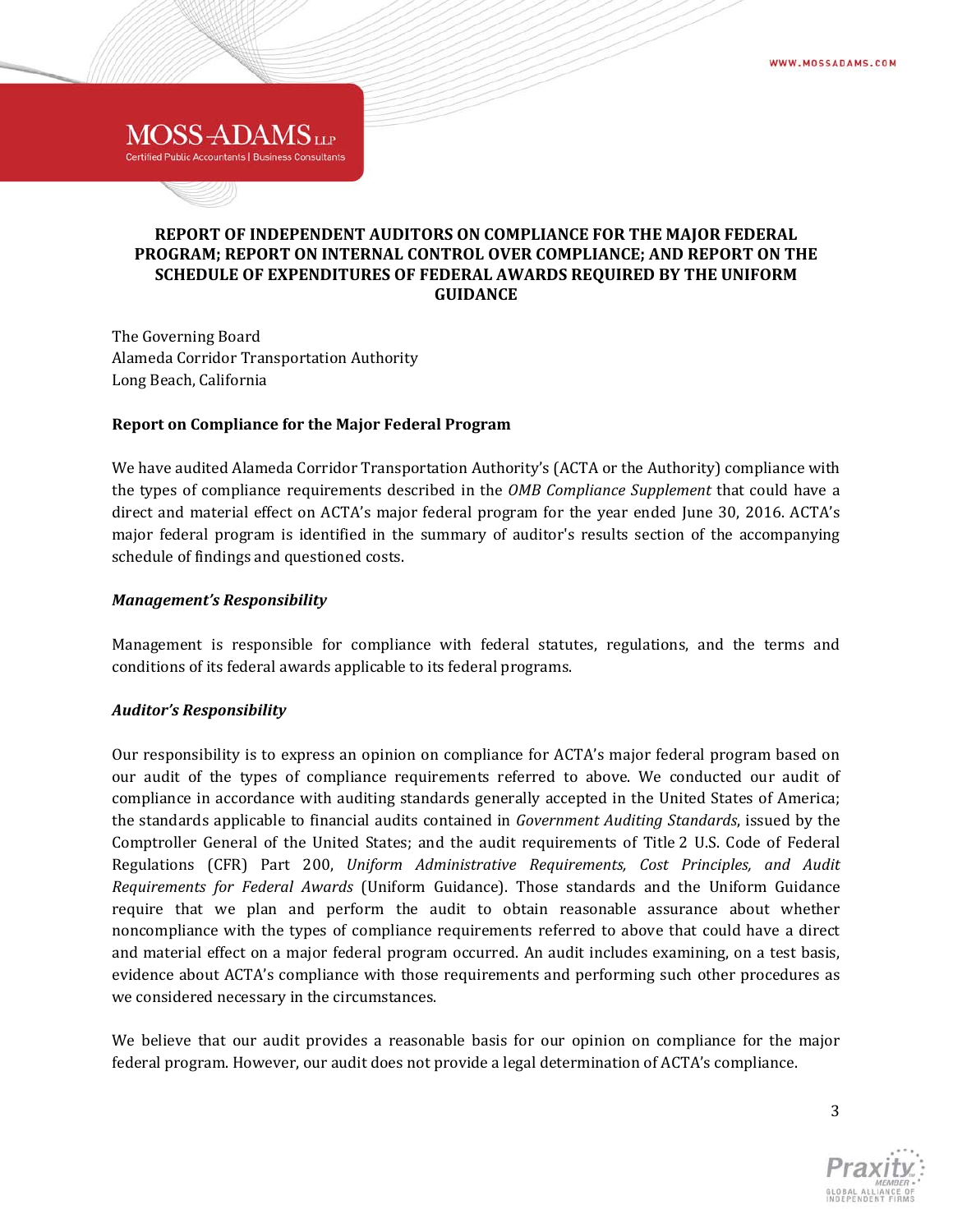#### *Opinion on the Major Federal Program*

In our opinion, ACTA complied, in all material respects, with the types of compliance requirements referred to above that could have a direct and material effect on its major federal program for the year ended June 30, 2016.

#### **Report on Internal Control Over Compliance**

Management of ACTA is responsible for establishing and maintaining effective internal control over compliance with the types of compliance requirements referred to above. In planning and performing our audit of compliance, we considered ACTA's internal control over compliance with the types of requirements that could have a direct and material effect on each major federal program to determine the auditing procedures that are appropriate in the circumstances for the purpose of expressing an opinion on compliance for each major federal program and to test and report on internal control over compliance in accordance with the Uniform Guidance, but not for the purpose of expressing an opinion on the effectiveness of internal control over compliance. Accordingly, we do not express an opinion on the effectiveness of ACTA's internal control over compliance.

A *deficiency in internal control over compliance* exists when the design or operation of a control over compliance does not allow management or employees, in the normal course of performing their assigned functions, to prevent, or detect and correct, noncompliance with a type of compliance requirement of a federal program on a timely basis. A *material weakness in internal control over compliance* is a deficiency, or a combination of deficiencies, in internal control over compliance such that there is a reasonable possibility that material noncompliance with a type of compliance requirement of a federal program will not be prevented, or detected and corrected, on a timely basis. A *significant deficiency in internal control over compliance* is a deficiency, or a combination of deficiencies, in internal control over compliance with a type of compliance requirement of a federal program that is less severe than a material weakness in internal control over compliance, yet important enough to merit attention by those charged with governance.

Our consideration of internal control over compliance was for the limited purpose described in the first paragraph of this section and was not designed to identify all deficiencies in internal control over compliance that might be material weaknesses or significant deficiencies. We did not identify any deficiencies in internal control over compliance that we consider to be material weaknesses. However, material weaknesses may exist that have not been identified.

The purpose of this report on internal control over compliance is solely to describe the scope of our testing of internal control over compliance and the results of that testing based on the requirements of the Uniform Guidance. Accordingly, this report is not suitable for any other purpose.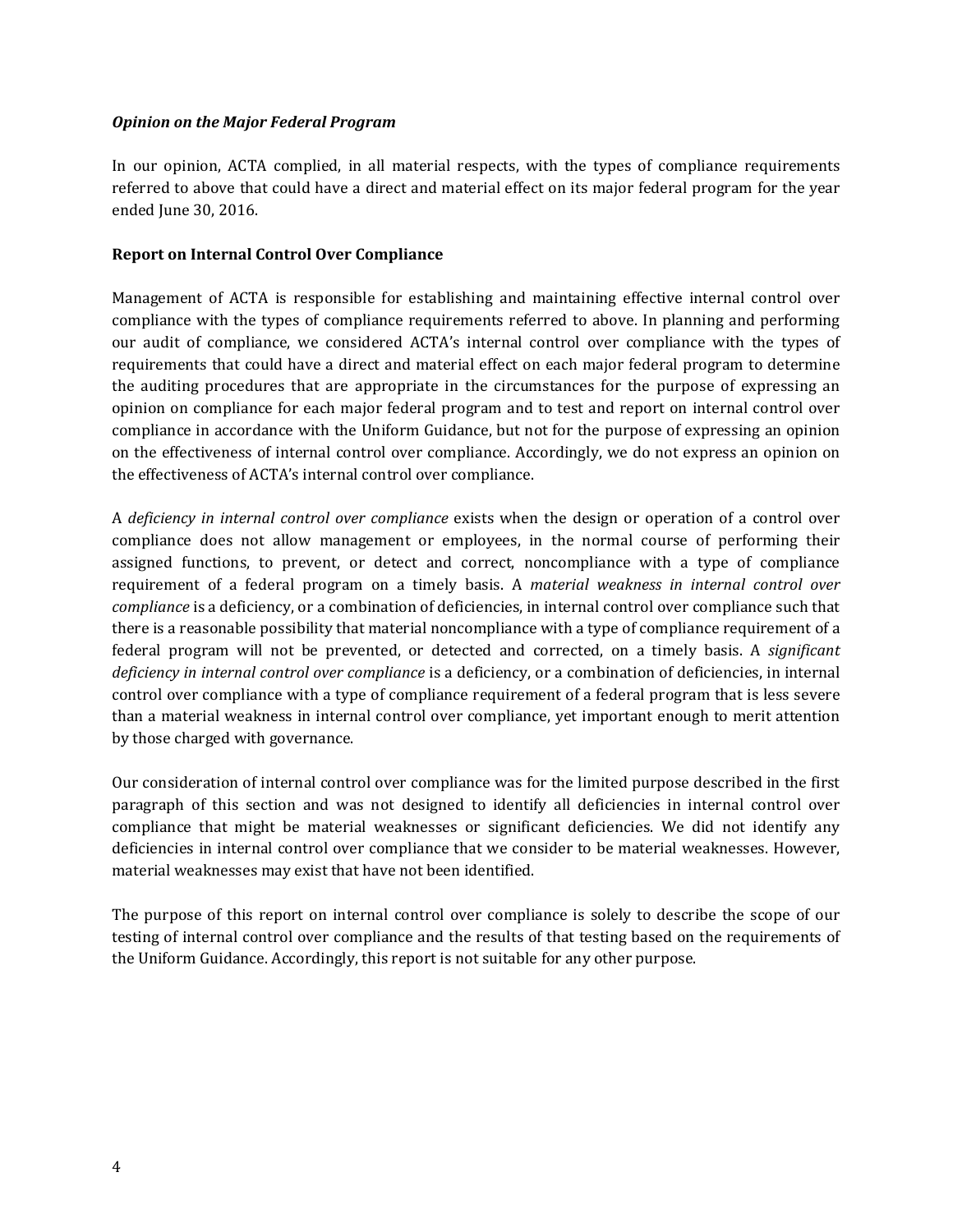#### **Report on Schedule of Expenditures of Federal Awards Required by the Uniform Guidance**

We have audited the financial statements of ACTA as of and for the year ended June 30, 2016, and have issued our report thereon dated November 2, 2016, which contained an unmodified opinion on those financial statements. Our audit was conducted for the purpose of forming an opinion on the financial statements as a whole. The accompanying schedule of expenditures of federal awards is presented for purposes of additional analysis as required by the Uniform Guidance and is not a required part of the financial statements. Such information is the responsibility of management and was derived from and relates directly to the underlying accounting and other records used to prepare the financial statements. The information has been subjected to the auditing procedures applied in the audit of the financial statements and certain additional procedures, including comparing and reconciling such information directly to the underlying accounting and other records used to prepare the financial statements or to the financial statements themselves, and other additional procedures in accordance with auditing standards generally accepted in the United States of America. In our opinion, the schedule of expenditures of federal awards is fairly stated in all material respects in relation to the financial statements as a whole.

Moss Adams LLP

Irvine, California November 2, 2016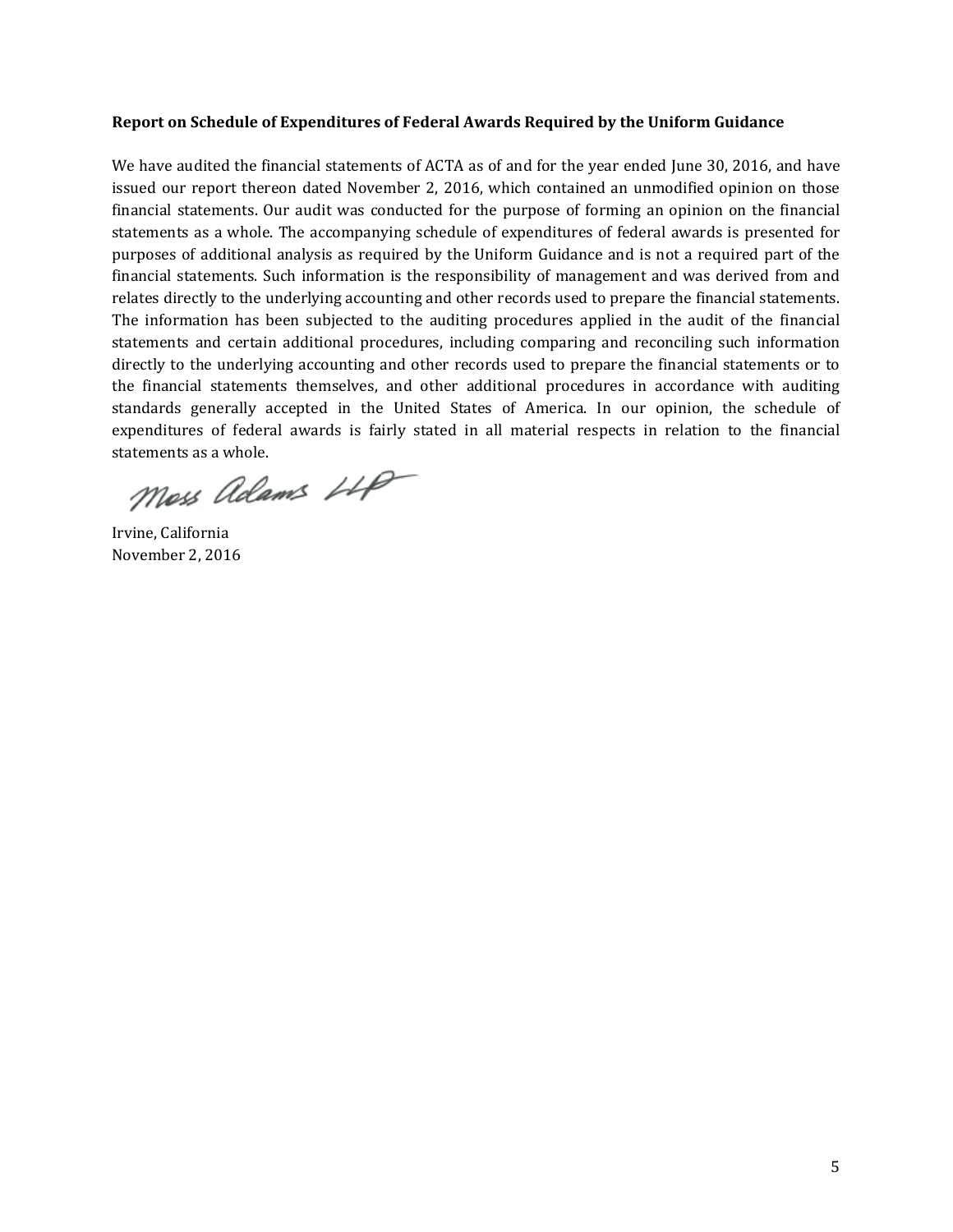## **ALAMEDA CORRIDOR TRANSPORTATION AUTHORITY SCHEDULE OF EXPENDITURES OF FEDERAL AWARDS YEAR ENDED JUNE 30, 2016**

| Federal Grantor/Pass Through Grantor/<br>Program or Cluster Title                              | <b>CFDA</b><br>Number | Pass Through Entity<br><b>Identifying Number</b> | Federal<br>Expenditures | Passed-through<br>to Subrecipients |
|------------------------------------------------------------------------------------------------|-----------------------|--------------------------------------------------|-------------------------|------------------------------------|
| HIGHWAY PLANNING AND CONSTRUCTION CLUSTER<br>U.S. Department of Transportation<br>Direct:      |                       |                                                  |                         |                                    |
| Highway Planning and Construction                                                              | 20.205                | N/A                                              | \$<br>117.159           | \$                                 |
| Pass through the California Department of Transportation:<br>Highway Planning and Construction | 20.205                | 07-4914 & 07-4872                                | 1.986.808               |                                    |
| Total U.S. Department of Transportation                                                        |                       |                                                  | 2,103,967               |                                    |
| Total Highway Planning and Construction Cluster                                                |                       |                                                  | 2.103.967               |                                    |
| Total Expenditures of Federal Awards                                                           |                       |                                                  | 2.103.967               |                                    |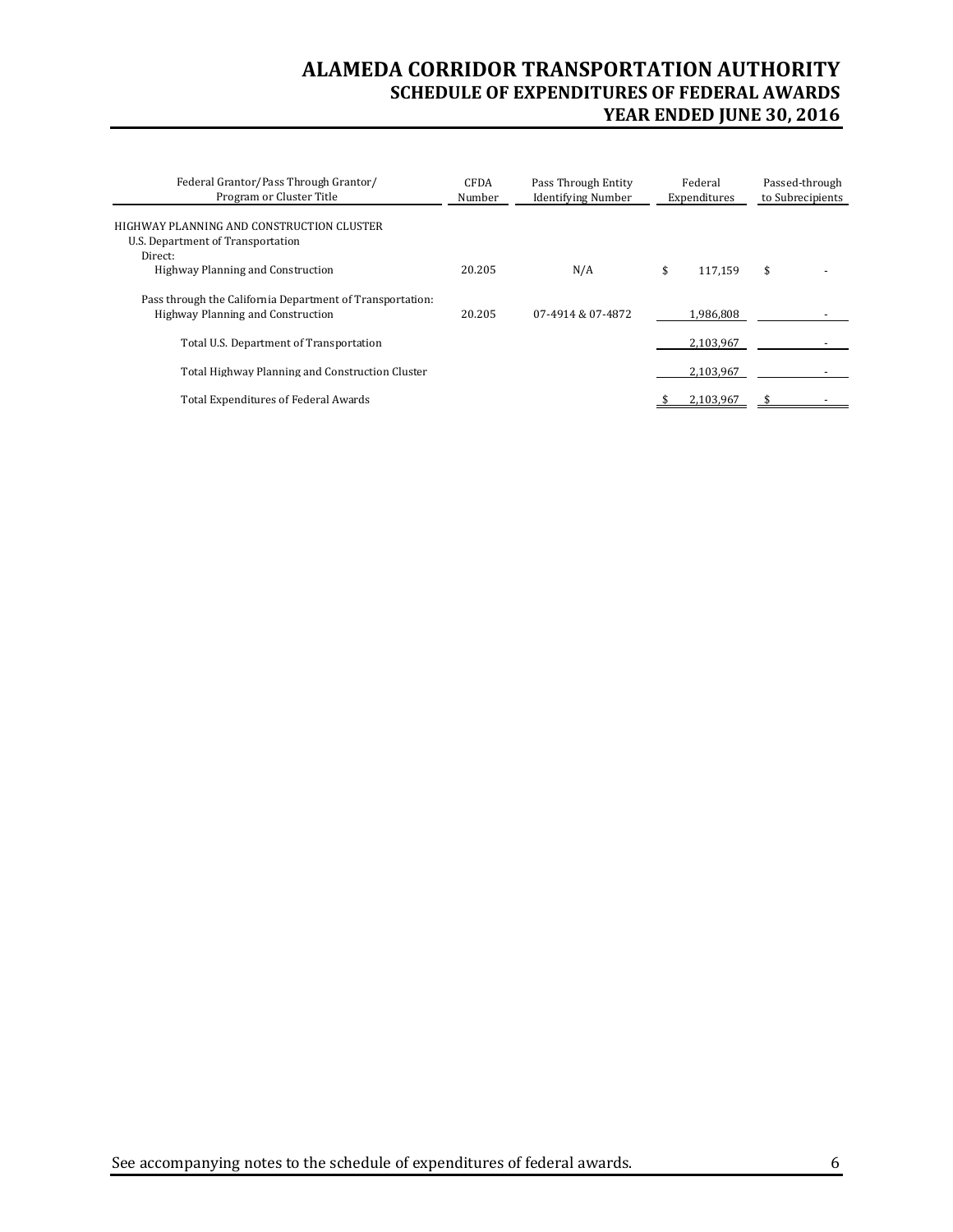## **ALAMEDA CORRIDOR TRANSPORTATION AUTHORITY NOTES TO SCHEDULE OF EXPENDITURES OF FEDERAL AWARDS**

### **Note 1 ‐ Basis of Presentation**

The accompanying Schedule of Expenditures of Federal Awards (Schedule) presents the expenditures of federal awards of the Alameda Corridor Transportation Authority (ACTA) for the year ended June 30, 2016. The information in this Schedule is presented in accordance with the requirements of Title 2 U.S. Code of Federal Regulations (CFR) Part 200, *Uniform Administrative Requirements, Cost Principles, and Audit Requirements for Federal Awards* (Uniform Guidance). Because the Schedule presents only a selected portion of the operations of ACTA, it is not intended to and does not present the net position, changes in net position, or cash flows of ACTA.

ACTA's reporting entity is defined in Note 1 of ACTA's financial statements. All federal awards from federal agencies are included in the Schedule.

### **Note 2 ‐ Summary of Significant Accounting Policies**

The accompanying Schedule is presented using the accrual basis of accounting, whereby eligible grant expenditures are recorded when incurred (i.e., when goods are received or services provided). Such expenditures are recognized following the cost principles in Title 2 U.S. Code of Federal Regulation (CFR) Part 200, *Uniform Administrative Requirements, Cost Principles, and Audit Requirements for Federal Awards* ("Uniform Guidance") wherein certain types of expenditures are not allowable or limited as to reimbursement. Expenditures reported include any property or equipment acquisitions incurred under federal programs. Pass-through identifying numbers are presented where available.

ACTA has not elected to use the 10 percent de minimis indirect cost rate as described in 2 CFR 200.414.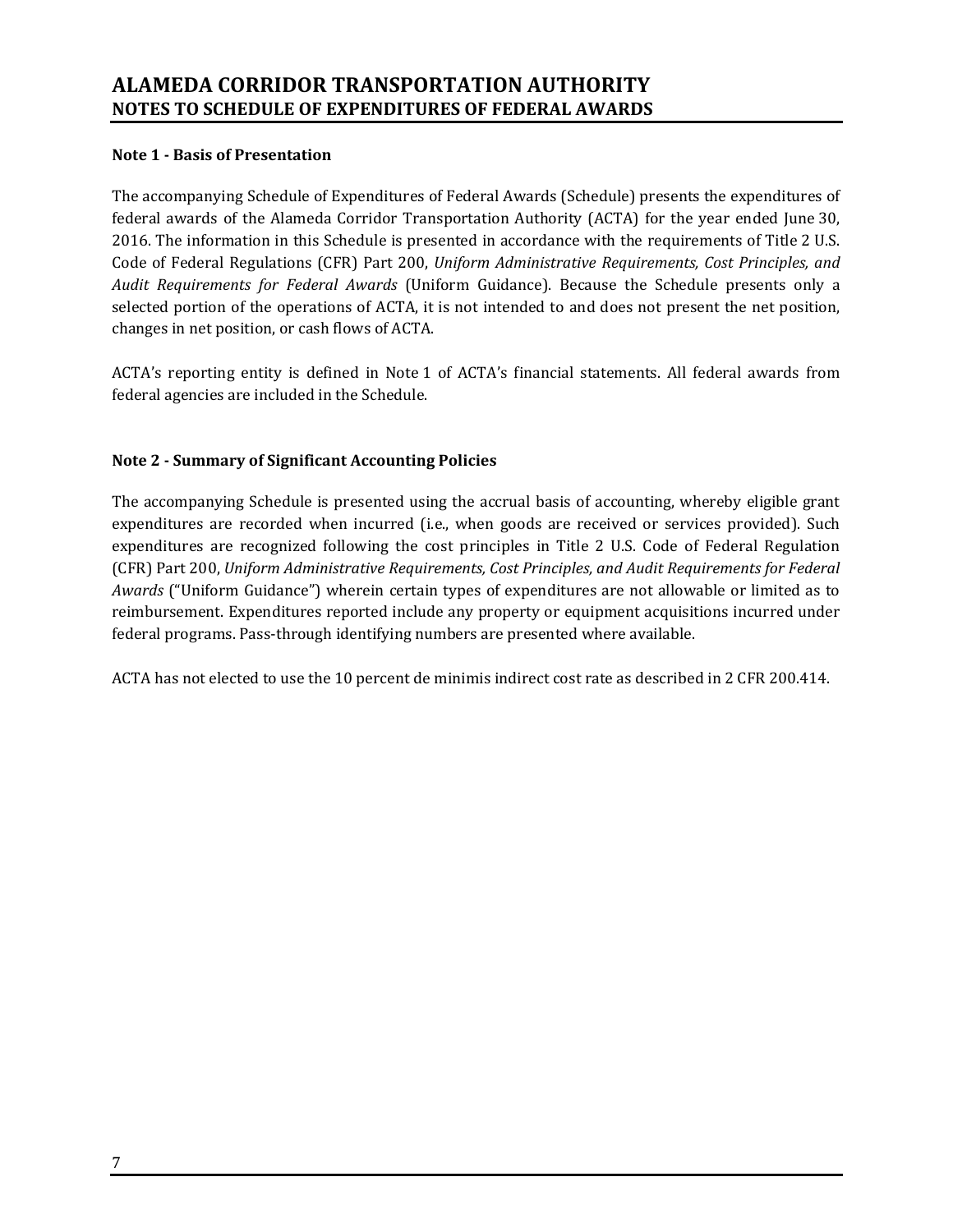## **ALAMEDA CORRIDOR TRANSPORTATION AUTHORITY SCHEDULE OF FINDINGS AND QUESTIONED COSTS FOR THE YEAR ENDED JUNE 30, 2016**

#### **Section I – Summary of Auditor's Results**

#### **Financial Statements**

| Type of auditor's report issued on whether the financial<br>statements audited were prepared in accordance with GAAP: |  |                   | Unmodified                 |                                 |  |
|-----------------------------------------------------------------------------------------------------------------------|--|-------------------|----------------------------|---------------------------------|--|
| Internal control over financial reporting:                                                                            |  |                   |                            |                                 |  |
| Material weakness(es) identified?<br>٠<br>Significant deficiency(ies) identified?<br>٠                                |  | <b>Yes</b><br>Yes | $\boxtimes$<br>$\boxtimes$ | N <sub>0</sub><br>None reported |  |
| Noncompliance material to financial statements noted?                                                                 |  | Yes               | ⊠                          | N <sub>0</sub>                  |  |
| <b>Federal Awards</b>                                                                                                 |  |                   |                            |                                 |  |
| Internal control over major federal programs:                                                                         |  |                   |                            |                                 |  |
| Material weakness(es) identified?<br>٠<br>Significant deficiency(ies) identified?<br>٠                                |  | <b>Yes</b><br>Yes | $\boxtimes$<br>$\boxtimes$ | No<br>None reported             |  |
| Any audit findings disclosed that are required to be reported<br>in accordance with 2 CFR 200.516(a)?                 |  | Yes               | IХ                         | N <sub>0</sub>                  |  |

### **Identification of major federal programs and type of auditor's report issued on compliance for major federal programs:**

|                                                                                   |                                           |     |             | Type of Auditor's Report<br>Issued on Compliance for |  |  |
|-----------------------------------------------------------------------------------|-------------------------------------------|-----|-------------|------------------------------------------------------|--|--|
| <b>CFDA</b> Numbers                                                               | Name of Federal Program or Cluster        |     |             | <b>Major Federal Programs</b>                        |  |  |
| 20.205                                                                            | Highway Planning and Construction Cluster |     |             | Unmodified                                           |  |  |
| Dollar threshold used to distinguish between type A and type<br>S.<br>B programs: |                                           |     |             | 750,000                                              |  |  |
| Auditee qualified as low-risk auditee?                                            |                                           | Yes | $\boxtimes$ | No                                                   |  |  |
| <b>Section II - Financial Statement Findings</b>                                  |                                           |     |             |                                                      |  |  |
| None reported.                                                                    |                                           |     |             |                                                      |  |  |

**Section III – Federal Award Findings and Questioned Costs**

None reported.